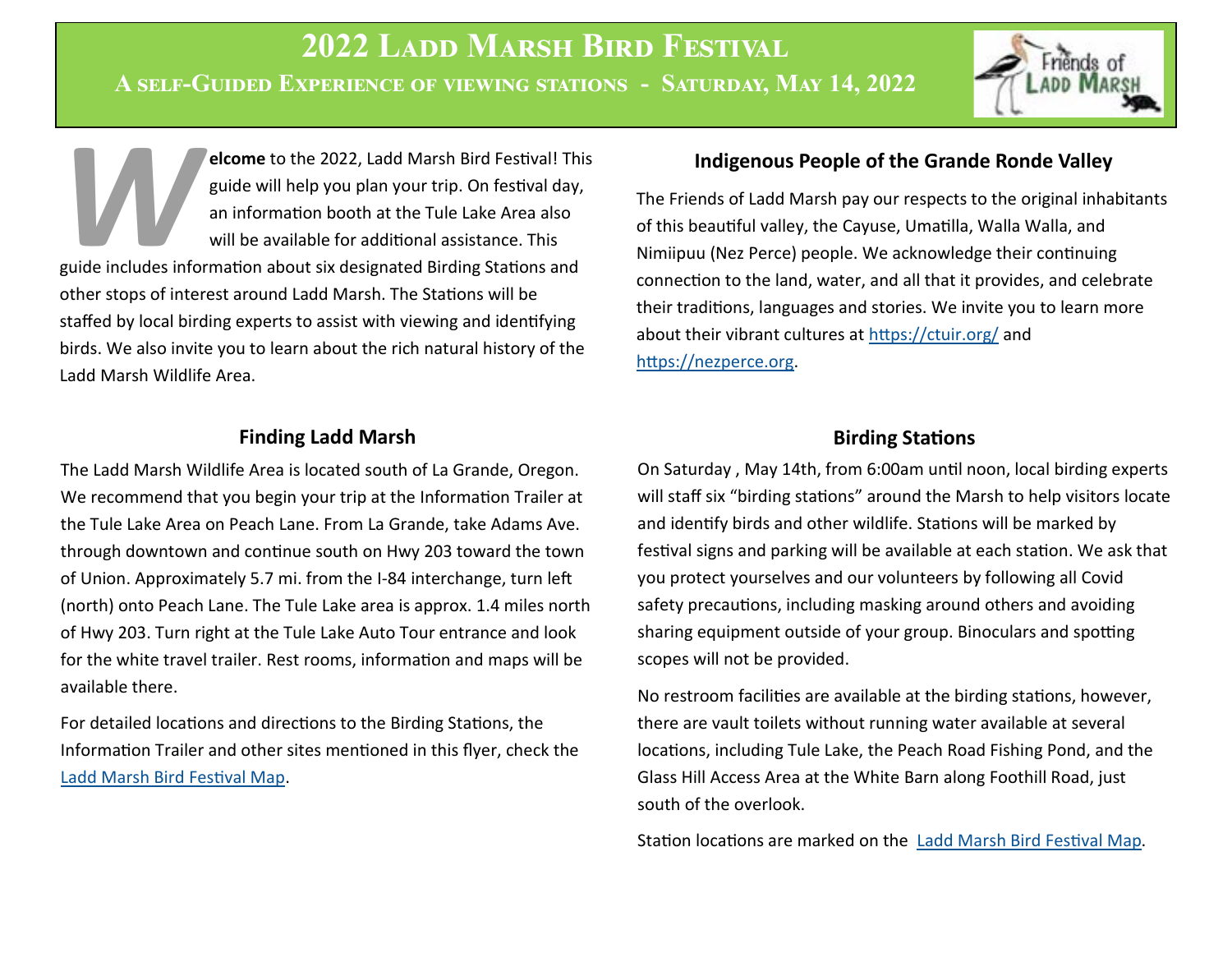

## **Station 1 –Foothill Road Overlook**

Located along the western edge of the marsh, at the toe of Glass Hill, Station #1 boasts spectacular views east to the snow-covered peaks of the Eagle Cap Wilderness area in the Wallowa Mountains. Foothill Road follows the old Oregon Trail route, avoiding the valley's boggy, wet meadows that were impassible to heavy wagons. The overlook itself is an old landslide. Look west to the hill above you to see the depression left behind when a large section of the hill sloughed off, tumbling down to form the raised overlook. This and several other landslide sites around the perimeter of the valley are thought to date to a wet period during the Pleistocene. Active faults along the valley edges also may have contributed to these events.

The overlook provides excellent viewing of Sandhill cranes. Cranes are territorial nesters, with traditional areas established around the marsh. Pairs mate for life, returning together from their wintering grounds each spring. Radio tracking studies have shown that most of "our" cranes overwinter in the northern and central valleys of California. They complete this trip of over 600-miles in just a couple of days, often timing their journey to take advantage of favorable weather. On their first spring migration northward, one-year-old Sandhill Cranes return with their parents. The adults tolerate them on their territory for a few weeks before encouraging them to become independent, as the adults begin the process of nesting and raising their next brood. Groups of these yearling colts tend to move around the region more broadly until they reach reproductive age and seek to establish their own territory.

The meadows south of the Foothill Road overlook support three nesting territories. By mid-May, most mated pairs will be tending their small, fuzzy yellow "colts". Cranes often have two chicks and guard them carefully. For the first few months, they are extremely vulnerable to predation by coyotes, foxes, and hawks. In a typical year, only 20% of crane chicks survive to adulthood; however, cranes are long-lived birds and may return to Ladd Marsh to nest 20 or more times throughout their lifetime.

Cathy Nowak, a former biologist with Oregon Dept. of Fish & Wildlife on Ladd Marsh, has studied cranes for several years. The Friends of Ladd Marsh have helped support this project financially and we look forward to learning more about these amazing birds.



Entrance to Foothill Road Overlook—Station 1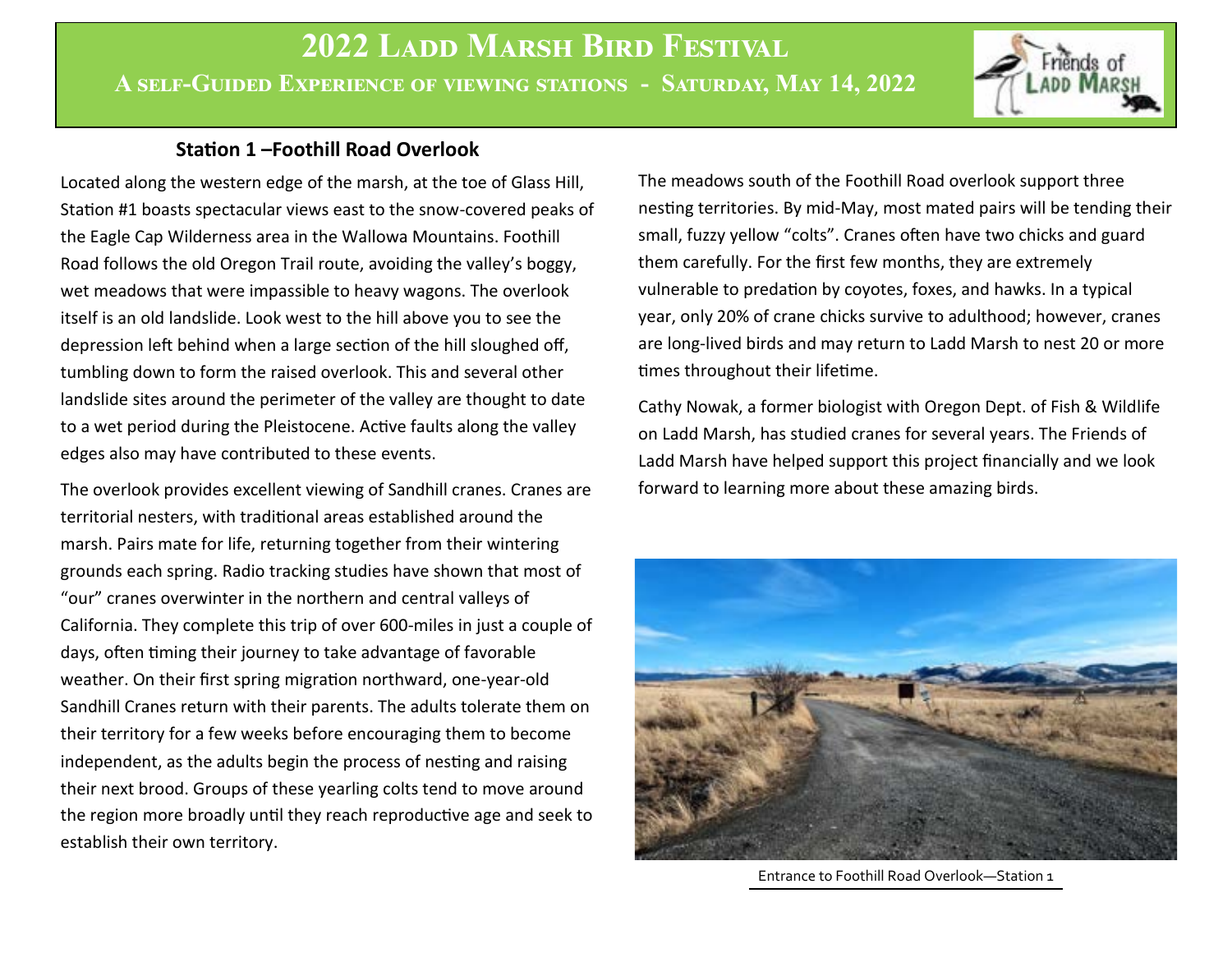

### **Station 2—Host Site**

Station #2 is an old homestead site, and gets its name from the electrical hook-up that is sometimes used to host summer volunteers with their own RV housing. This location boasts mature elm and maple trees which become very active with foraging flocks and nesting passerines in early morning hours. By mid-May, visitors usually can enjoy watching Western Kingbirds, Bullock's Orioles, and Western Tanagers at this site. Red-tailed Hawks often occupy a historic, large nest, and Great Horned Owls roost in the mature trees around the old homestead area. Sandhill Cranes occasionally are seen in the grassy area north of the parking area.

Bird Festival visitors can walk north from the parking area and then east toward Station #3 at Hot Lake (approx. 1.5 mi.). There is no shuttle service back, however, so visitors either return the way they came, or walk back along the road a half mile to reach their vehicle.



Entrance to Host Site—Station 2



Entrance to Hot Lake —Station 3

# **Station 3—Hot Lake**

This station is situated across the road from the Grande Hot Springs RV Resort. There is limited off-road parking so most visitors park along the Hot Lake Lane. Walk up onto the dike alongside the pond about a tenth of a mile to the Station. A wide variety of waterfowl can be seen here, along with several elusive species including Virginia and Sora Rails and American Bittern.

This station also provides an opportunity for birders to walk north and west along an elevated dike through a series of ponds bordered by riparian vegetation. The trees and shrubs provide habitat for seasonal nesting species, like Common Yellowthroat, and Yellow Warblers.

During Bird Festival weekend, visitors can walk through from Station #3 to Station #2. It is a level walk of about 1.5 miles, although the path is uneven and sometimes muddy.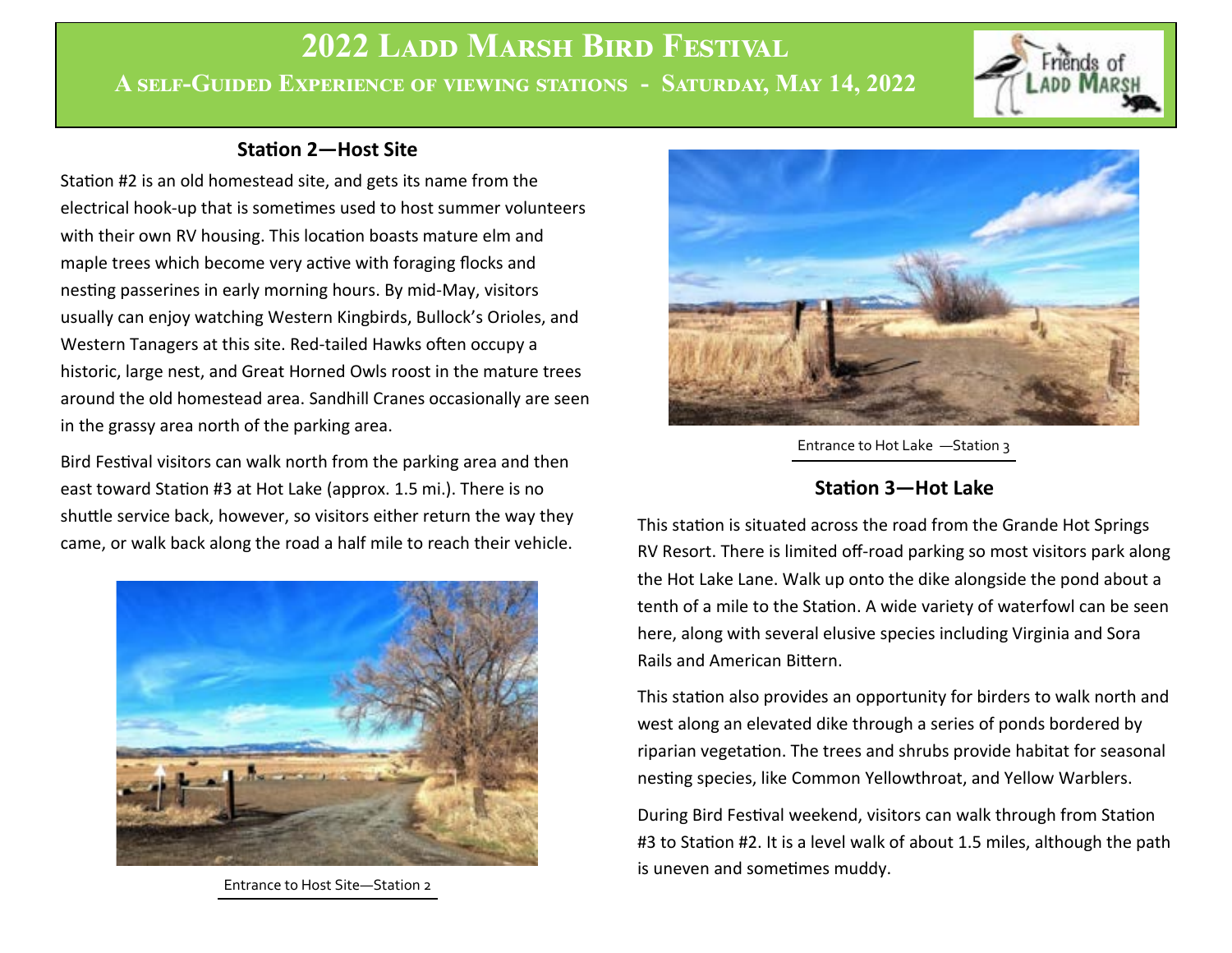#### **Station 4—Distribution Pond**

This deeper water pond often hosts different assemblages of ducks than other areas of the marsh. The Distribution Pond fills with reclaimed water from the La Grande wastewater treatment plant. After primary treatment at the plant, water is piped out to Ladd Marsh, where it is first kept in shallow ponds west of Peach Road for at least two days. Exposure to ultraviolet light helps kills bacteria and other microorganisms. The water then receives a brief chlorination treatment before being pumped into the Distribution Pond. From here, it is distributed to a series of ponds and canals in the Tule Lake area to the north. Lush growth of cattails and rushes helps remove organic pollutants before it reaches the Grande Ronde River. Watch for Bufflehead, , Ring-neck Duck, Redhead Duck, Common Goldeneye, and Black-crowned Night-Heron.

#### **Station 5—Schoolhouse Pond**

A short distance north of the Tule Lake Area on Peach Lane, the Willowdale Schoolhouse still stands. Devoid of paint and quickly being overtaken by fast-growing willows, this building once provided an educational space for local farm children. Imagine attending school here as a youngster over a century ago!

Just north of the schoolhouse, watch for a Ladd Marsh sign and turnout with a small parking area. A short walk east over the dike will bring you to Schoolhouse Pond with its stunning backdrop of mountains, including Mt. Fanny with its radio-towers, and the ancient volcano of Mt. Harris framing the north end of the ridgeline.

Schoolhouse Pond is easily viewed with binoculars or a spotting scope set up on the dyke overlooking the pond. A bench is available to rest your feet and enjoy the view. With varying water depths, muddy edges and lush wetland vegetation, Schoolhouse Pond provides habitat for diverse wetland birds. Geese, grebes, and diving and dabbling ducks are all common here. When water levels drop later in the summer, shallow water and mudflats offer excellent opportunities for viewing wading birds, such as Black-necked Stilts and American Avocets. Black Terns feed over this pond occasionally, and Willow Flycatchers may be spotted in the large willows.

A walking loop of approximately 1.9 miles that circumnavigates the Schoolhouse Pond area provides access to several other ponds, canals, and mature willows in which American White Pelicans, American Bittern, and Great Horned Owl or other raptors might be seen.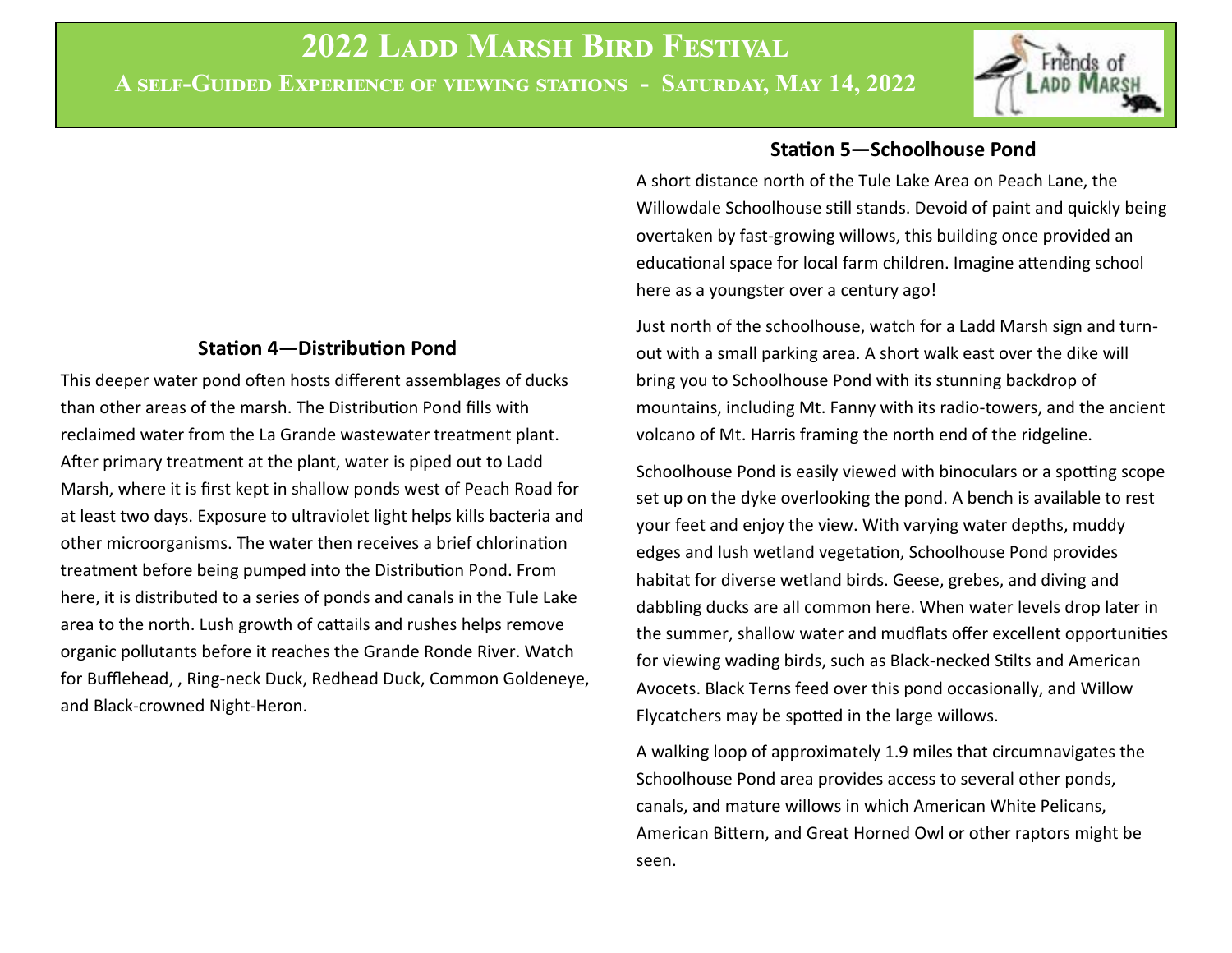

Old Willowdale Schoolhouse near Station 5



Schoolhouse Pond - Station 5

#### **Station 6—Pierce Road**

Station #6 is located on the east side of Pierce Road, about midway between Hwy 230 and the Oregon Fish & Wildlife, Ladd Marsh Headquarters. Watch for a turn-out just north of a small fork of Ladd Creek that crosses under the road in a culvert. During spring flooding, these open fields are often filled with a variety of waterfowl and wading birds. The creek side vegetation also provides excellent opportunities for viewing Willow Flycatchers and various warblers.



Looking east over the Ladd Marsh Wildlife Area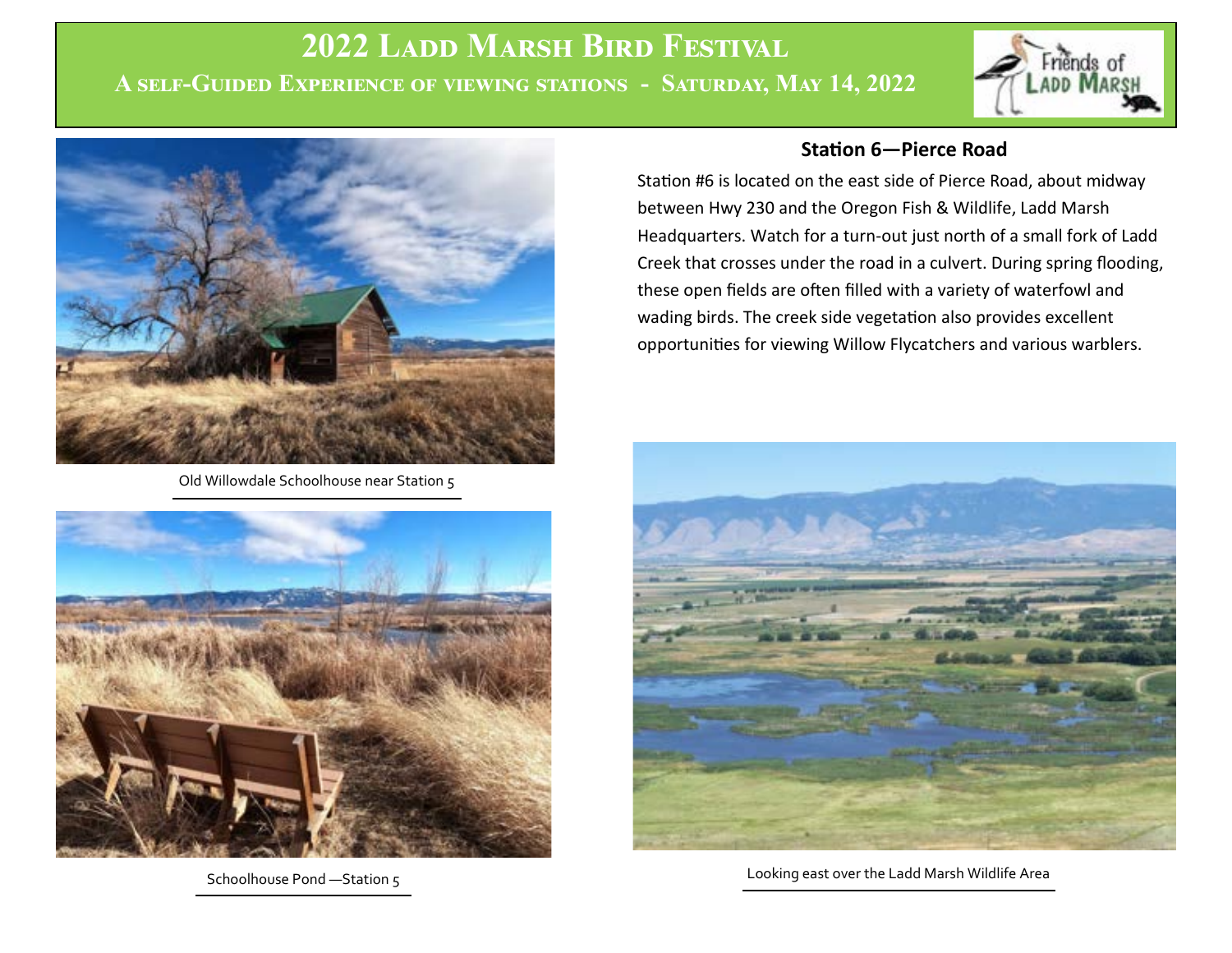### **Other Stops of Interest**

### **Tule Lake Area and Auto Tour**

The Tule Lake Auto Tour turns off Peach Road, midway between Wilkinson Road to the north and Hwy 203 to the south. A Ladd Marsh Wildlife Area sign and check-in station along Peach Road marks the entrance. This area is open to the public on weekends and Wednesdays, from Aug. 1 until Jan. 31 and daily from March 1 through July 31. An information trailer will be available here on festival weekend.

Vehicles may drive eastward for approximately 0.2 miles to a parking area with a vault toilet and interpretive signs describing wildlife in the area. If walking is your preference, a series of looping trails begins here. Heading eastward on the Mallard Trail will take you past several ponds until you reach a long row of mature Peachleaf Willow trees, with possibilities for viewing woodpeckers, owls, and hawks. Once you reach the eastern boundary of the Marsh, the trail branches, and you can turn north or south to loop back to the parking area. Both of these routes provide opportunities for viewing ducks, geese, Redwinged and Yellow-headed Blackbirds, Song Sparrows, several species of swallows, Yellowthroats, Great Egrets, Black-crowned Night-heron, and many other birds.

Alternatively, you can head south from the parking area on the Black Bird Trail. This out-and-back route follows a row of mature Cottonwood and Poplar trees, with excellent habitat for perching and nesting raptors.

A third option is to either walk or drive slowly along the Auto Tour road, which heads north and west from the parking area. In 3/4th of a mile, this gravel road will bring you back to Peach Road, a short distance north of the main entrance to the Tule Lake area. Several



Sign at entrance to the Tule Lake Auto Tour

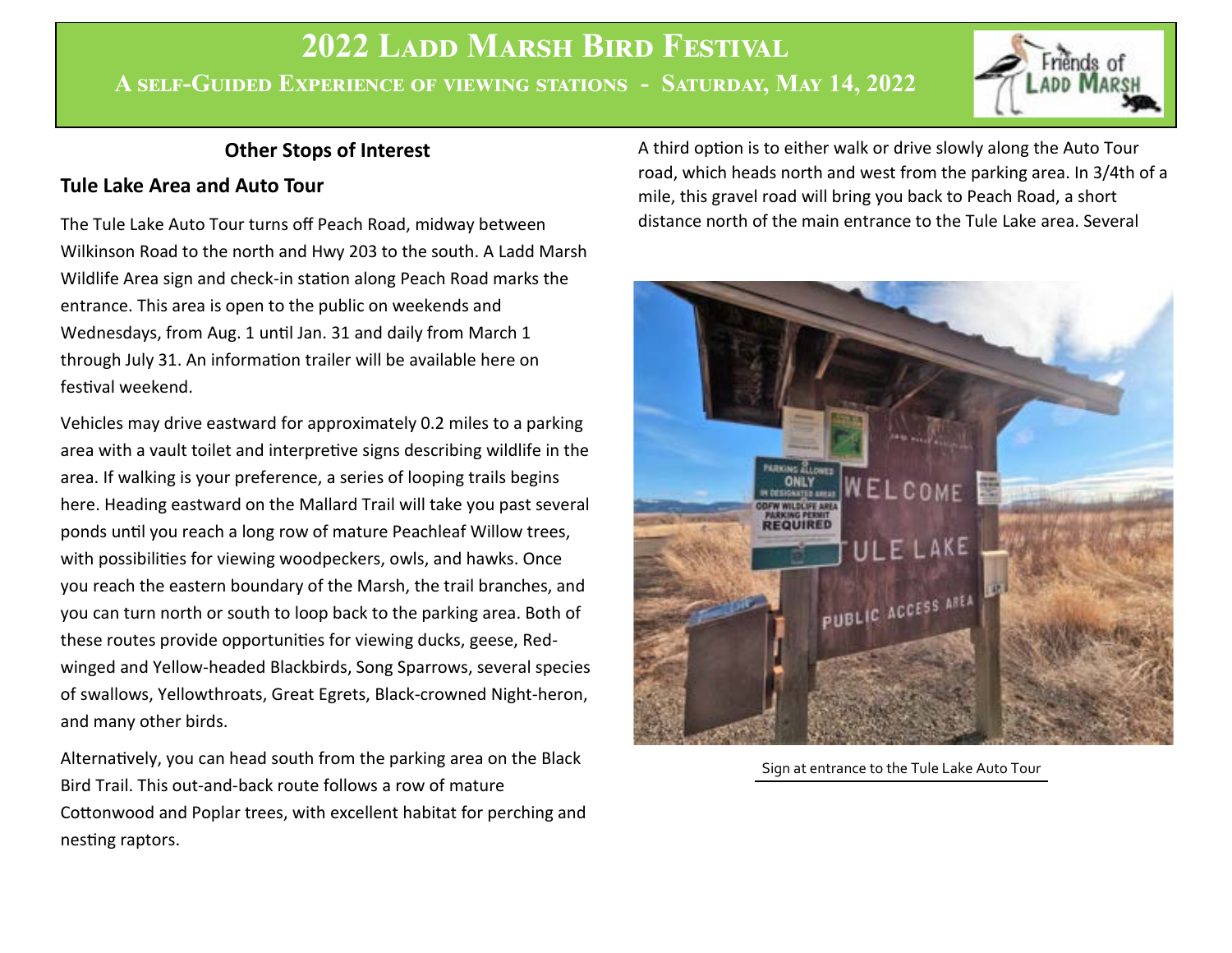## **Peach Road Fishing Pond**

The Peach Road Fishing Pond provides year-round access for anglers and wildlife viewers. The pond is located along Peach Road south of the entrance to the Tule Lake area. A well-developed parking area provides wheelchair accessible parking and pond access. A vault toilet restroom facility also is available at this location. Since this pond is stocked with fish, watch for Great Blue Heron, Double-crested Cormorant, Great Egret and American Bittern around this pond.

The gated road on the west side of the Fishing Pond parking area leads to the City of La Grande wastewater ponds. The City pond area is closed to public access except during Bird Festival weekend. Visitors may walk or drive west to the ponds.



Parking at Peach Road Fishing Pond



Peach Road Fishing Pond

# **Hot Lakes Springs**

As you travel along Hwy 203, you can't miss the large, historic buildings and hot-water ponds of the [Lodge at Hot Lake Springs.](https://hotlakelodge.com/) This privately-run facility currently offers lodging, dining, and hot tubs for folks visiting the area. The large brick building was constructed as a spa and private sanitarium in the early 1900's, taking advantage of the warm springs and close proximity to the railroad. After closing, it fell into disrepair and became renowned locally as a "haunted" place.

Around the corner on Hot Lakes Lane, you'll find the [Grande Hot](https://grandehotsprings.com/)  [Springs RV Resort](https://grandehotsprings.com/) that hosts a campground, hot springs-fed swimming pool, yurts, and small cabins for rent. The Resort hosts have been very supportive of past Bird Festivals and your patronage would be appreciated.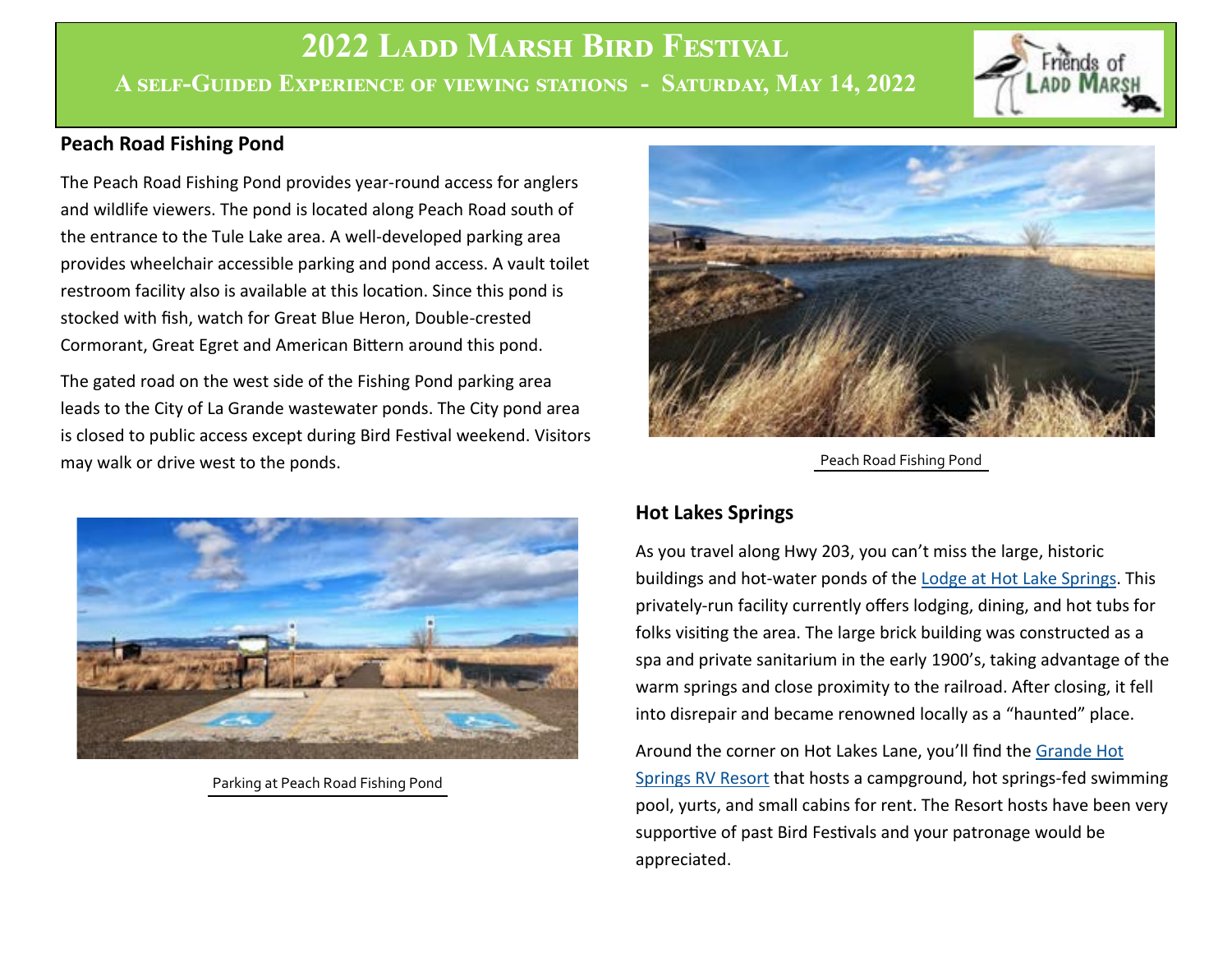## **Oregon Trail**

The ecology and human inhabitation of the Grande Ronde Valley was quickly and dramatically altered by the Oregon Trail. Beginning about 1846, a 2,170-mile long wagon route from the Missouri River to western Oregon brought hundreds of settlers from the midwestern and eastern states to the verdant lands of the Pacific Northwest. By 1869, completion of transcontinental rail routes made westward travel easier and the trail became less used. Interstate Hwy 84 still follows portions of the original route through Ladd Canyon south to Farewell Bend.

Located south from Ladd Marsh, "Craig Mountain'' frames the end of the Grande Ronde Valley. If you look carefully, a section of original old wagon ruts is still faintly visible along the western edge of the hillside. Try to imagine loaded wagons pulled by horses or oxen descending the steep hillside from Ladd Canyon into the Valley. After a rigorous journey through Idaho and across the Snake River, this beautiful valley must have been a welcome sight. One route brought travelers along the western edge of the valley on what is now Foothill Road, where you'll find Birding Station #1 with its spectacular views of the valley. Oxen Springs, south of the White Barn, provided a reliable water source for livestock of Oregon Trail travelers.



White Barn & Glass Hill Access Area

## **White Barn & the Glass Hill Access Area**

A turn-off from Foothill Road at the large "White Barn" barn provides parking for the Glass Hill Access Area. The Area is open to the public, daily, from April 1 until Jan. 31. A vault toilet is available. A somewhat steep walk up the trail is rewarded with spectacular views across the Grande Ronde Valley. The trail quickly transitions from riparian vegetation into Ponderosa Pine woodlands, with a wide variety of forest/woodland birds. Some favorites along this trail include Spotted Towhee, Western Tanager, and Ruffed Grouse.